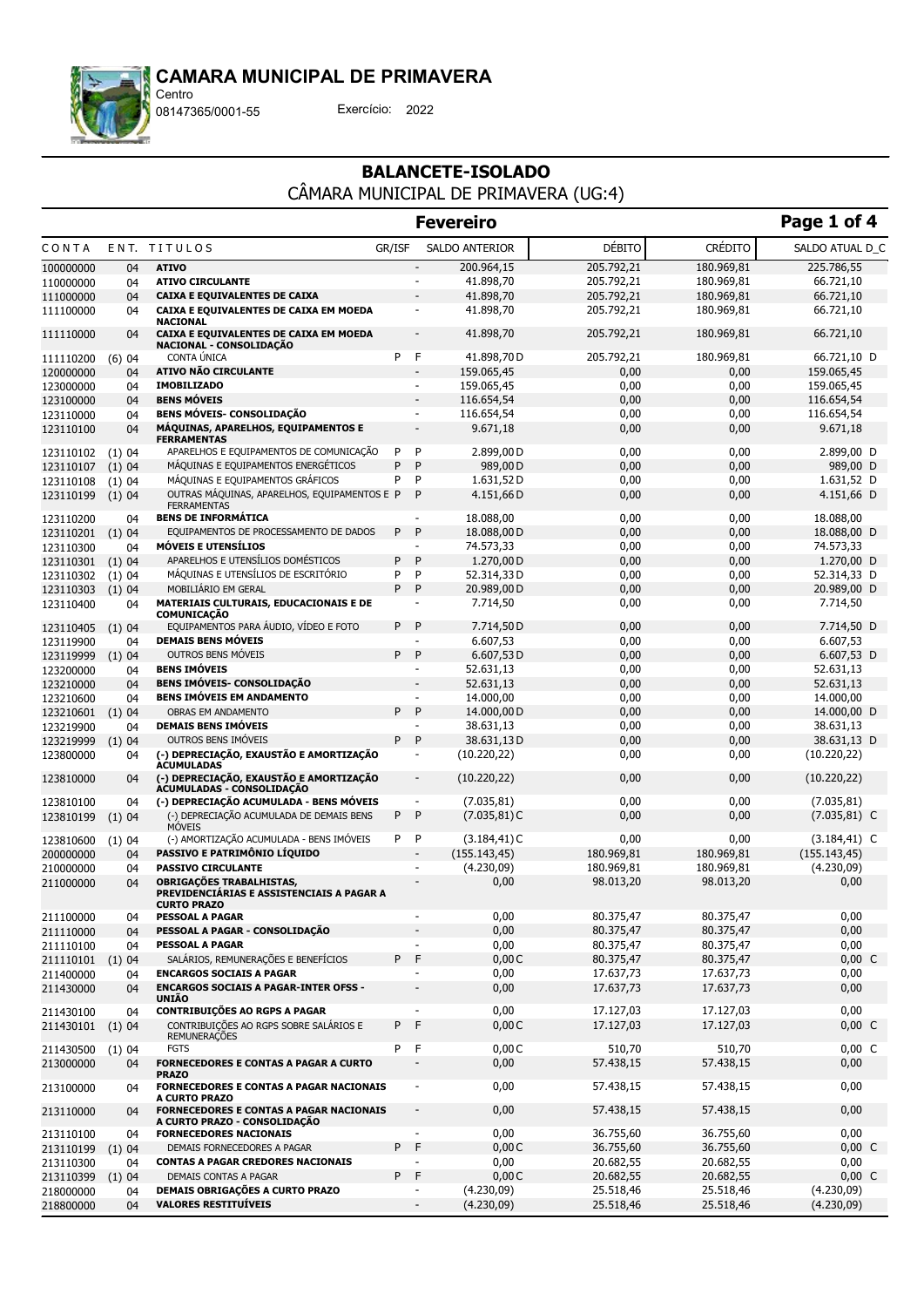

Centro

08147365/0001-55 Exercício: 2022

### BALANCETE-ISOLADO CÂMARA MUNICIPAL DE PRIMAVERA (UG:4)

|           |        |                                                                            |        |                          | <b>Fevereiro</b>      |            |                | Page 2 of 4         |
|-----------|--------|----------------------------------------------------------------------------|--------|--------------------------|-----------------------|------------|----------------|---------------------|
| CONTA     |        | ENT. TITULOS                                                               | GR/ISF |                          | <b>SALDO ANTERIOR</b> | DÉBITO     | <b>CRÉDITO</b> | SALDO ATUAL D C     |
| 218810000 | 04     | VALORES RESTITUÍVEIS - CONSOLIDAÇÃO                                        |        |                          | (4.230,09)            | 25.518,46  | 25.518,46      | (4.230,09)          |
| 218810100 | 04     | <b>CONSIGNAÇÕES</b>                                                        |        | $\sim$                   | (4.138, 24)           | 25.518,46  | 25.518,46      | (4.138, 24)         |
| 218810102 | (1)04  | CONTRIBUIÇÃO AO RGPS                                                       | P      | F                        | $(0,14)$ C            | 8.223,14   | 8.223,14       | $(0,14)$ C          |
| 218810104 | (1)04  | IMPOSTO SOBRE A RENDA RETIDO NA FONTE - IRRF P                             |        | F                        | $(1.616, 72)$ C       | 7.984,96   | 7.984,96       | $(1.616, 72)$ C     |
| 218810108 | (1)04  | <b>ISS</b>                                                                 | P      | F                        | $(2.132, 73)$ C       | 70,00      | 70,00          | $(2.132, 73)$ C     |
| 218810111 | (1) 04 | PLANOS DE PREVIDÊNCIA E ASSISTÊNCIA MÉDICA                                 | P      | F                        | 0,00C                 | 1.176,03   | 1.176,03       | $0,00\,C$           |
| 218810115 | (1)04  | RETENÇÕES - EMPRÉSTIMOS E FINANCIAMENTOS                                   | P      | F                        | $(213, 24)$ C         | 8.064,33   | 8.064,33       | $(213, 24)$ C       |
| 218810199 | (1) 04 | OUTROS CONSIGNATÁRIOS                                                      | P      | F                        | $(175, 41)$ C         | 0,00       | 0,00           | $(175, 41)$ C       |
| 218810400 | 04     | <b>DEPÓSITOS NÃO JUDICIAIS</b>                                             |        |                          | (91, 85)              | 0,00       | 0,00           | (91, 85)            |
| 218810499 | (1)04  | <b>OUTROS DEPÓSITOS</b>                                                    | P      | F                        | $(91, 85)$ C          | 0,00       | 0,00           | $(91, 85)$ C        |
| 230000000 | 04     | PATRIMÔNIO LÍQUIDO                                                         |        | $\overline{\phantom{a}}$ | (150.913, 36)         | 0,00       | 0,00           | (150.913, 36)       |
| 237000000 | 04     | <b>RESULTADOS ACUMULADOS</b>                                               |        | $\overline{\phantom{a}}$ | (150.913, 36)         | 0,00       | 0,00           | (150.913, 36)       |
| 237100000 | 04     | SUPERÁVITS OU DÉFICITS ACUMULADOS                                          |        | $\overline{\phantom{a}}$ | (150.913, 36)         | 0,00       | 0,00           | (150.913, 36)       |
| 237110000 | 04     | SUPERÁVITS OU DÉFICITS ACUMULADOS -<br><b>CONSOLIDAÇÃO</b>                 |        | $\overline{\phantom{a}}$ | 2.806.776,20          | 0,00       | 0,00           | 2.806.776,20        |
| 237110100 | 04     | SUPERÁVITS OU DÉFICITS DO EXERCÍCIO                                        | P      | P                        | 0,00X                 | 0,00       | 0,00           | $0,00 \ X$          |
| 237110200 | 04     | SUPERÁVITS OU DÉFICITS DE EXERCÍCIOS<br><b>ANTERIORES</b>                  | P      | P                        | 2.806.776,20X         | 0,00       | 0,00           | 2.806.776,20 X      |
| 237120000 | 04     | SUPERÁVITS OU DÉFICITS ACUMULADOS -<br><b>INTRA OFSS</b>                   |        | $\overline{a}$           | (3.401.804, 41)       | 0,00       | 0,00           | (3.401.804, 41)     |
| 237120100 | 04     | SUPERÁVITS OU DÉFICITS DO EXERCÍCIO                                        | P      | P                        | 0,00X                 | 0,00       | 0,00           | $0,00 \ X$          |
| 237120200 | 04     | SUPERÁVITS OU DÉFICITS DE EXERCÍCIOS<br><b>ANTERIORES</b>                  | P      | P                        | (3.401.804, 41)X      | 0,00       | 0,00           | $(3.401.804, 41)$ X |
| 237130000 | 04     | SUPERÁVITS OU DÉFICITS ACUMULADOS -<br><b>INTER OFSS - UNIÃO</b>           |        | ٠                        | 444.114,85            | 0,00       | 0,00           | 444.114,85          |
| 237130100 | 04     | SUPERÁVITS OU DÉFICITS DO EXERCÍCIO                                        | P      | P                        | 0,00X                 | 0,00       | 0,00           | $0,00 \ X$          |
| 237130200 | 04     | SUPERÁVITS OU DÉFICITS DE EXERCÍCIOS<br><b>ANTERIORES</b>                  | P      | P                        | 444.114,85 X          | 0,00       | 0,00           | 444.114,85 X        |
| 300000000 | 04     | VARIAÇÃO PATRIMONIAL DIMINUTIVA                                            |        |                          | 134.453,05            | 155.451,35 | 0,00           | 289.904,40          |
| 310000000 | 04     | <b>PESSOAL E ENCARGOS</b>                                                  |        | $\blacksquare$           | 110.031,79            | 98.013,20  | 0,00           | 208.044,99          |
| 311000000 | 04     | REMUNERAÇÃO A PESSOAL                                                      |        |                          | 90.152,43             | 80.375,47  | 0,00           | 170.527,90          |
| 311200000 | 04     | REMUNERAÇÃO A PESSOAL ATIVO CIVIL -<br><b>ABRANGIDOS PELO RGPS</b>         |        | ÷.                       | 90.152,43             | 80.375,47  | 0,00           | 170.527,90          |
| 311210000 | 04     | REMUNERAÇÃO A PESSOAL ATIVO CIVIL -<br>ABRANGIDOS PELO RGPS - CONSOLIDAÇÃO |        |                          | 90.152,43             | 80.375,47  | 0,00           | 170.527,90          |
| 311210100 | 04     | <b>VENCIMENTOS E VANTAGENS FIXAS - PESSOAL</b><br><b>CIVIL - RGPS</b>      |        |                          | 90.152,43             | 80.375,47  | 0,00           | 170.527,90          |
| 311210101 | 04     | <b>VENCIMENTOS E SALÁRIOS</b>                                              | P      | $\overline{\phantom{a}}$ | 17.990,43D            | 15.809,47  | 0,00           | 33.799,90 D         |
| 311210128 | 04     | REPRESENTAÇÃO MENSAL                                                       | P      | $\blacksquare$           | 72.162,00 D           | 64.566,00  | 0,00           | 136.728,00 D        |
| 312000000 | 04     | <b>ENCARGOS PATRONAIS</b>                                                  |        | $\overline{\phantom{a}}$ | 19.879,36             | 17.637,73  | 0,00           | 37.517,09           |
| 312200000 | 04     | <b>ENCARGOS PATRONAIS - RGPS</b>                                           |        | ٠                        | 19.277,96             | 17.127,03  | 0,00           | 36.404,99           |
| 312230000 | 04     | <b>ENCARGOS PATRONAIS - RGPS - INTER OFSS -</b><br><b>UNIÃO</b>            |        | $\blacksquare$           | 19.277,96             | 17.127,03  | 0,00           | 36.404,99           |
| 312230100 | 04     | CONTRIBUICÕES PREVIDENCIÁRIAS - RGPS                                       | P      | $\overline{\phantom{a}}$ | 19.277,96D            | 17.127,03  | 0,00           | 36.404,99 D         |
| 312300000 | 04     | <b>ENCARGOS PATRONAIS - FGTS</b>                                           |        | $\overline{a}$           | 601,40                | 510,70     | 0,00           | 1.112,10            |
| 312310000 | 04     | <b>ENCARGOS PATRONAIS - FGTS -</b><br><b>CONSOLIDAÇÃO</b>                  |        | $\overline{a}$           | 601,40                | 510,70     | 0,00           | 1.112,10            |
| 312310100 | 04     | <b>FGTS</b>                                                                | P      | $\overline{\phantom{a}}$ | 601,40D               | 510,70     | 0,00           | $1.112,10$ D        |
| 330000000 | 04     | USO DE BENS, SERVIÇOS E CONSUMO DE<br><b>CAPITAL FIXO</b>                  |        |                          | 24.421,26             | 57.438,15  | 0,00           | 81.859,41           |
| 332000000 | 04     | <b>SERVIÇOS</b>                                                            |        |                          | 24.421,26             | 57.438,15  | 0,00           | 81.859,41           |
| 332100000 | 04     | <b>DIÁRIAS</b>                                                             |        |                          | 0,00                  | 20.682,55  | 0,00           | 20.682,55           |
| 332110000 | 04     | DIÁRIAS - CONSOLIDAÇÃO                                                     |        |                          | 0,00                  | 20.682,55  | 0,00           | 20.682,55           |
| 332110100 | 04     | DIÁRIAS PESSOAL CIVIL                                                      | P      | $\overline{\phantom{a}}$ | 0,00D                 | 20.682,55  | 0,00           | 20.682,55 D         |
| 332200000 | 04     | <b>SERVIÇOS TERCEIROS - PF</b>                                             |        |                          | 2.430,00              | 1.800,00   | 0,00           | 4.230,00            |
| 332210000 | 04     | SERVIÇOS TERCEIROS - PF - CONSOLIDAÇÃO                                     |        | $\overline{\phantom{a}}$ | 2.430,00              | 1.800,00   | 0,00           | 4.230,00            |
| 332210800 | 04     | LIMPEZA E CONSERVAÇÃO                                                      | P      | $\overline{\phantom{a}}$ | 1.400,00 D            | 1.400,00   | 0,00           | 2.800,00 D          |
| 332211100 | 04     | MANUTENÇÃO E CONSERVAÇÃO                                                   | P      | $\sim$                   | 630,00 D              | 0,00       | 0,00           | 630,00 D            |
| 332219900 | 04     | OUTROS SERVIÇOS PRESTADOS POR PESSOA FÍSICA P                              |        | $\overline{\phantom{a}}$ | 400,00 D              | 400,00     | 0,00           | 800,00 D            |
| 332300000 | 04     | <b>SERVICOS TERCEIROS - PJ</b>                                             |        | ÷                        | 21.991,26             | 34.955,60  | 0,00           | 56.946,86           |
| 332310000 | 04     | SERVIÇOS TERCEIROS - PJ - CONSOLIDAÇÃO                                     |        | $\overline{\phantom{a}}$ | 21.991,26             | 34.955,60  | 0,00           | 56.946,86           |
| 332311000 | 04     | <b>LOCAÇÕES</b>                                                            | P      | $\sim$                   | 750,00 D              | 750,00     | 0,00           | 1.500,00 D          |
| 332312200 | 04     | EXPOSIÇÕES, CONGRESSOS, CONFERÊNCIAS E<br><b>OUTROS</b>                    | P      | $\sim$                   | 0,00D                 | 7.500,00   | 0,00           | 7.500,00 D          |
| 332312500 | 04     | <b>HOSPEDAGENS</b>                                                         | P      | $\overline{\phantom{a}}$ | 1.380,00 D            | 1.380,00   | 0,00           | 2.760,00 D          |
| 332313200 | 04     | SERVIÇOS BANCÁRIOS                                                         | P      | $\overline{\phantom{a}}$ | 146,30 D              | 219,45     | 0,00           | 365,75 D            |
| 332314000 | 04     | SERVIÇOS DE CÓPIAS E REPRODUÇÃO DE<br><b>DOCUMENTOS</b>                    | P      | $\overline{\phantom{a}}$ | 1.350,00 D            | 1.350,00   | 0,00           | 2.700,00 D          |
| 332315100 | 04     | SERVIÇOS TÉCNICOS PROFISSIONAIS                                            | P      | $\sim$                   | 12.300,00 D           | 12.800,00  | 0,00           | 25.100,00 D         |
| 332319900 | 04     | OUTROS SERVIÇOS TERCEIROS - PJ                                             | P.     | $\sim$                   | 6.064,96D             | 10.956,15  | 0,00           | 17.021,11 D         |
| 400000000 | 04     | VARIAÇÃO PATRIMONIAL AUMENTATIVA                                           |        |                          | (180.273,75)          | 0,00       | 180.273,75     | (360.547, 50)       |
|           |        | TRANSFERÊNCIAS E DELEGAÇÕES RECEBIDAS                                      |        | $\overline{\phantom{a}}$ |                       | 0,00       | 180.273,75     |                     |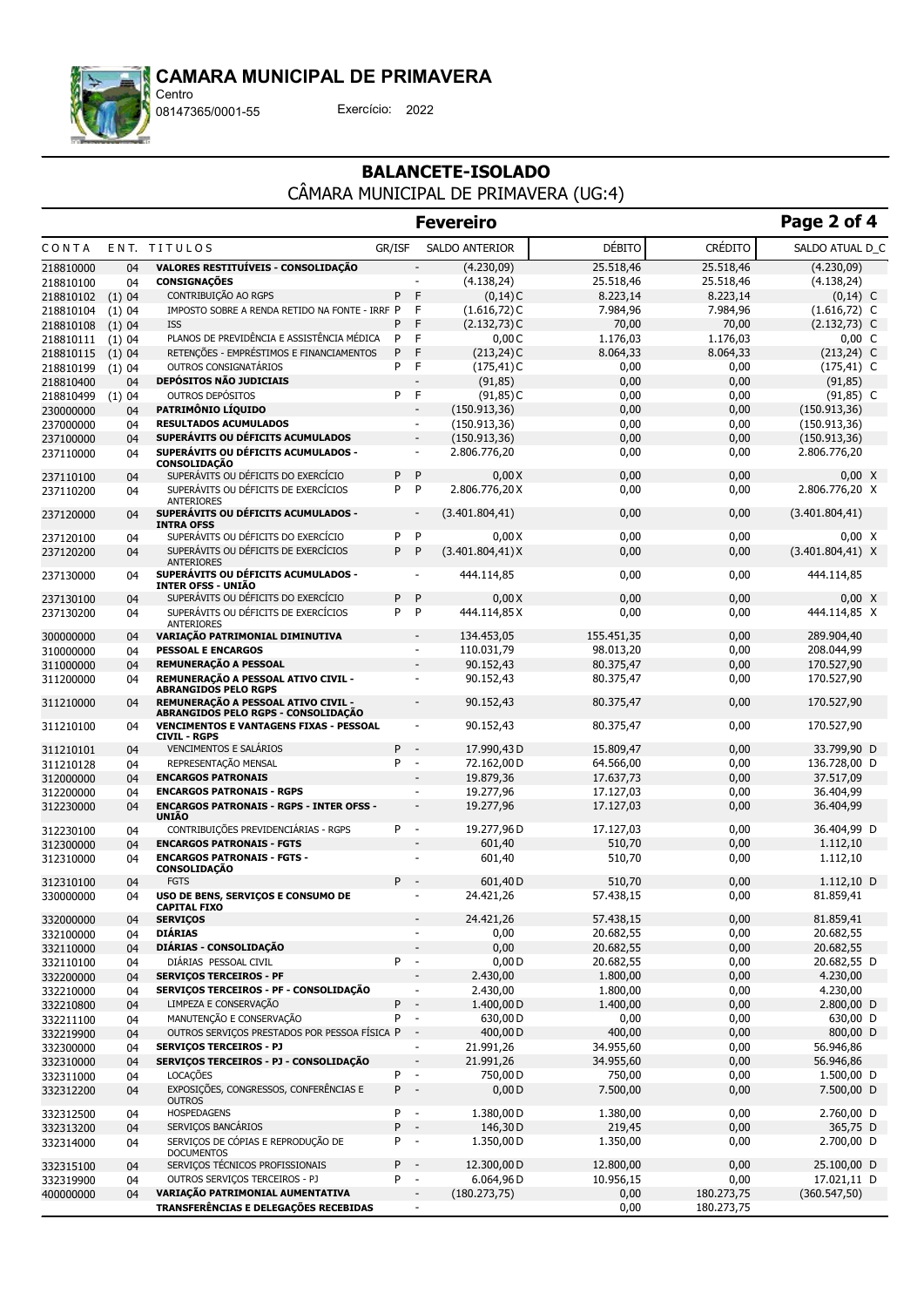

08147365/0001-55 Exercício: 2022

### BALANCETE-ISOLADO CÂMARA MUNICIPAL DE PRIMAVERA (UG:4)

|                        |              |                                                                                                              |         |                                                      | <b>Fevereiro</b>                    |                          |                         | Page 3 of 4                            |
|------------------------|--------------|--------------------------------------------------------------------------------------------------------------|---------|------------------------------------------------------|-------------------------------------|--------------------------|-------------------------|----------------------------------------|
| CONTA                  |              | ENT. TITULOS                                                                                                 | GR/ISF  |                                                      | <b>SALDO ANTERIOR</b>               | <b>DÉBITO</b>            | <b>CRÉDITO</b>          | SALDO ATUAL D C                        |
| 450000000              | 04           |                                                                                                              |         |                                                      | (180.273,75)                        |                          |                         | (360.547, 50)                          |
| 451000000              | 04           | <b>TRANSFERENCIAS INTRAGOVERNAMENTAIS</b>                                                                    |         |                                                      | (180.273,75)                        | 0,00                     | 180.273,75              | (360.547, 50)                          |
| 451100000              | 04           | <b>TRANSFERÊNCIAS RECEBIDAS PARA A</b>                                                                       |         | $\overline{\phantom{a}}$                             | (180.273,75)                        | 0,00                     | 180.273,75              | (360.547, 50)                          |
| 451120000              | 04           | <b>EXECUÇÃO ORÇAMENTARIA</b><br>TRANSFERÊNCIAS RECEBIDAS PARA A<br><b>EXECUÇÃO ORÇAMENTÁRIA - INTRA OFSS</b> |         | $\overline{\phantom{a}}$                             | (180.273,75)                        | 0,00                     | 180.273,75              | (360.547, 50)                          |
| 451120200              | 04           | <b>REPASSE RECEBIDO</b>                                                                                      | $P -$   |                                                      | $(180.273,75)$ C                    | 0,00                     | 180.273,75              | $(360.547,50)$ C                       |
| 500000000              | 04           | <b>CONTROLES DA APROVAÇÃO DO</b>                                                                             |         | $\blacksquare$                                       | 3.732.265,41                        | 196.698,55               | 160.000,00              | 3.768.963,96                           |
|                        |              | PLANEJAMENTO E ORÇAMENTO                                                                                     |         |                                                      |                                     |                          |                         |                                        |
| 520000000              | 04           | <b>ORCAMENTO APROVADO</b>                                                                                    |         | $\blacksquare$                                       | 3.732.265,41                        | 196.698,55               | 160.000,00              | 3.768.963,96                           |
| 522000000              | 04           | <b>FIXAÇÃO DA DESPESA</b><br>DOTAÇÃO ORÇAMENTÁRIA                                                            |         | $\overline{\phantom{a}}$<br>$\blacksquare$           | 3.732.265,41                        | 196.698,55               | 160.000,00              | 3.768.963,96                           |
| 522100000<br>522110000 | 04<br>04     | DOTAÇÃO INICIAL                                                                                              |         | $\overline{\phantom{a}}$                             | 2.181.709,41<br>2.181.709,41        | 160.000,00<br>0,00       | 160.000,00<br>0,00      | 2.181.709,41<br>2.181.709,41           |
| 522110100              | (2)04        | CRÉDITO INICIAL                                                                                              | $\circ$ | $\sim$                                               | 2.181.709,41D                       | 0,00                     | 0,00                    | 2.181.709,41 D                         |
| 522120000              | 04           | DOTAÇÃO ADICIONAL POR TIPO DE CRÉDITO                                                                        |         | $\overline{\phantom{a}}$                             | 100.000,00                          | 80.000,00                | 0,00                    | 180.000,00                             |
| 522120100              | (2)04        | CRÉDITO ADICIONAL - SUPLEMENTAR                                                                              | 0       | $\overline{\phantom{a}}$                             | 100.000,00 D                        | 80.000,00                | 0,00                    | 180.000,00 D                           |
| 522130000              | 04           | DOTAÇÃO ADICIONAL POR FONTE                                                                                  |         | $\blacksquare$                                       | 0,00                                | 80.000,00                | 80.000,00               | 0,00                                   |
| 522130300              | 04           | ANULAÇÃO DE DOTAÇÃO                                                                                          | 0       | $\sim$                                               | 100.000,00 D                        | 80.000,00                | 0,00                    | 180.000,00 D                           |
| 522139900              | 04           | VALOR GLOBAL DA DOTAÇÃO ADICIONAL POR FONTEO                                                                 |         | $\blacksquare$                                       | (100.000,00)X                       | 0,00                     | 80.000,00               | $(180.000,00)$ X                       |
| 522190000              | 04           | CANCELAMENTO/REMANEJAMENTO DE<br><b>DOTAÇÃO</b>                                                              |         | $\overline{\phantom{a}}$                             | (100.000, 00)                       | 0,00                     | 80.000,00               | (180.000,00)                           |
| 522190400              | (2)04        | (-) CANCELAMENTO DE DOTAÇÕES                                                                                 | $\circ$ | $\sim$                                               | $(100.000, 00)$ C                   | 0,00                     | 80.000,00               | $(180.000, 00)$ C                      |
| 522900000              | 04           | <b>OUTROS CONTROLES DA DESPESA</b><br><b>ORÇAMENTARIA</b>                                                    |         | $\overline{\phantom{a}}$                             | 1.550.556,00                        | 36.698,55                | 0,00                    | 1.587.254,55                           |
| 522920000              | 04           | <b>EMPENHOS POR EMISSÃO</b>                                                                                  |         | $\overline{\phantom{a}}$                             | 1.550.556,00                        | 36.698,55                | 0,00                    | 1.587.254,55                           |
| 522920100              | 04           | <b>EXECUÇÃO DA DESPESA POR NOTA DE</b><br><b>EMPENHO</b>                                                     |         | $\overline{\phantom{a}}$                             | 1.550.556,00                        | 36.698,55                | 0,00                    | 1.587.254,55                           |
| 522920101              | 04           | EMISSÃO DE EMPENHOS                                                                                          | 0       | $\overline{\phantom{a}}$                             | 1.550.556.00 D                      | 36.698,55                | 0,00                    | 1.587.254,55 D                         |
| 600000000              | 04           | CONTROLES DA EXECUÇÃO DO PLANEJAMENTO<br><b>E ORÇAMENTO</b>                                                  |         | $\overline{\phantom{a}}$                             | (3.732.265, 41)                     | 738.503,95               | 775.202,50              | (3.768.963,96)                         |
| 620000000              | 04           | <b>EXECUÇÃO DO ORÇAMENTO</b>                                                                                 |         | $\overline{\phantom{a}}$                             | (3.732.265, 41)                     | 738.503,95               | 775.202,50              | (3.768.963,96)                         |
| 622000000              | 04           | <b>EXECUÇÃO DA DESPESA</b>                                                                                   |         | $\overline{a}$                                       | (3.732.265, 41)                     | 738.503,95               | 775.202,50              | (3.768.963,96)                         |
| 622100000              | 04           | <b>DISPONIBILIDADES DE CRÉDITO</b>                                                                           |         | $\blacksquare$<br>$\sim$                             | (2.181.709, 41)                     | 427.601,25               | 427.601,25              | (2.181.709, 41)                        |
| 622110000              | (2) 04       | CRÉDITO DISPONÍVEL<br><b>CRÉDITO UTILIZADO</b>                                                               | $\circ$ | $\blacksquare$                                       | $(631.153, 41)$ C<br>(1.550.556,00) | 116.698,55<br>310.902,70 | 80.000,00<br>347.601,25 | (594.454,86) C                         |
| 622130000<br>622130100 | 04<br>(2) 04 | CRÉDITO EMPENHADO A LIQUIDAR                                                                                 | 0       | $\overline{\phantom{a}}$                             | $(1.412.180,95)$ C                  | 155.451,35               | 36.698,55               | (1.587.254, 55)<br>$(1.293.428, 15)$ C |
| 622130300              | (2)04        | CRÉDITO EMPENHADO LIQUIDADO A PAGAR                                                                          | O       | $\mathcal{L}_{\mathcal{A}}$                          | 0,00C                               | 155.451,35               | 155.451,35              | $0,00\,C$                              |
| 622130400              | (2)04        | CRÉDITO EMPENHADO LIQUIDADO PAGO                                                                             | 0       | $\sim$                                               | $(138.375,05)$ C                    | 0,00                     | 155.451,35              | $(293.826, 40)$ C                      |
| 622900000              | 04           | <b>OUTROS CONTROLES DA DESPESA</b><br><b>ORCAMENTARIA</b>                                                    |         | $\overline{\phantom{a}}$                             | (1.550.556,00)                      | 310.902,70               | 347.601,25              | (1.587.254, 55)                        |
| 622920000              | 04           | <b>EMISSÃO DE EMPENHO</b>                                                                                    |         | $\overline{\phantom{a}}$                             | (1.550.556,00)                      | 310.902,70               | 347.601,25              | (1.587.254, 55)                        |
| 622920100              | 04           | <b>EMPENHOS POR NOTA DE EMPENHO</b>                                                                          |         | $\blacksquare$                                       | (1.550.556,00)                      | 310.902,70               | 347.601,25              | (1.587.254, 55)                        |
| 622920101              | 04           | <b>EMPENHOS A LIQUIDAR</b>                                                                                   | 0       | $\mathcal{A}$                                        | $(1.412.180,95)$ C                  | 155.451,35               | 36.698,55               | $(1.293.428, 15)$ C                    |
| 622920103              | 04           | EMPENHOS LIQUIDADOS A PAGAR                                                                                  | O       | $\blacksquare$                                       | 0,00C                               | 155.451,35               | 155.451,35              | $0,00\,C$                              |
| 622920104              | 04           | <b>EMPENHOS LIQUIDADOS PAGOS</b><br><b>CONTROLES DEVEDORES</b>                                               | $0 -$   | $\overline{\phantom{a}}$                             | $(138.375,05)$ C<br>405.532,40      | 0,00<br>205.792,21       | 155.451,35              | $(293.826, 40)$ C<br>611.324,61        |
| 700000000              | 04<br>04     | <b>ATOS POTENCIAIS</b>                                                                                       |         | $\overline{\phantom{a}}$                             | 174.360,00                          | 0,00                     | 0,00<br>0,00            | 174.360,00                             |
| 710000000<br>712000000 | 04           | ATOS POTENCIAIS PASSIVOS                                                                                     |         | $\overline{\phantom{a}}$                             | 174.360,00                          | 0,00                     | 0,00                    | 174.360,00                             |
| 712300000              | 04           | <b>OBRIGAÇÕES CONTRATUAIS</b>                                                                                |         |                                                      | 174.360,00                          | 0,00                     | 0,00                    | 174.360,00                             |
| 712310000              | 04           | OBRIGAÇÕES CONTRATUAIS - CONSOLIDAÇÃO                                                                        |         | $\overline{\phantom{a}}$                             | 174.360,00                          | 0,00                     | 0,00                    | 174.360,00                             |
| 712310200              | 04           | CONTRATOS DE SERVIÇOS                                                                                        | $C -$   |                                                      | 174.360,00 D                        | 0,00                     | 0,00                    | 174.360,00 D                           |
| 720000000              | 04           | ADMINISTRAÇÃO FINANCEIRA                                                                                     |         | $\overline{\phantom{a}}$                             | 231.172,40                          | 205.792,21               | 0,00                    | 436.964,61                             |
| 721000000              | 04           | DISPONIBILIDADES POR DESTINAÇÃO                                                                              |         |                                                      | 231.172,40                          | 205.792,21               | 0,00                    | 436.964,61                             |
| 721100000              | 04           | <b>CONTROLE DA DISPONIBILIDADE DE RECURSOS</b>                                                               |         | $\overline{\phantom{a}}$                             | 231.172,40                          | 205.792,21               | 0,00                    | 436.964,61                             |
| 721120000              | 04           | RECURSOS VINCULADOS                                                                                          | C       | $\overline{\phantom{a}}$                             | 180.273,75 D                        | 180.273,75               | 0,00                    | 360.547,50 D                           |
| 721130000              | 04           | RECURSOS EXTRAORÇAMENTÁRIOS                                                                                  | C       | $\sim$                                               | 50.898,65D                          | 25.518,46                | 0,00                    | 76.417,11 D                            |
| 800000000              | 04           | <b>CONTROLES CREDORES</b>                                                                                    |         | $\overline{\phantom{a}}$                             | (405.532,40)                        | 551.051,06               | 756.843,27              | (611.324, 61)                          |
| 810000000              | 04           | <b>EXECUÇÃO DOS ATOS POTENCIAIS</b><br>EXECUÇÃO DOS ATOS POTENCIAIS PASSIVOS                                 |         | $\overline{\phantom{a}}$                             | (174.360,00)                        | 22.480,00                | 22.480,00               | (174.360,00)                           |
| 812000000              | 04           | EXECUÇÃO DE OBRIGAÇÕES CONTRATUAIS                                                                           |         |                                                      | (174.360,00)                        | 22.480,00                | 22.480,00               | (174.360,00)                           |
| 812300000<br>812310000 | 04<br>04     | EXECUÇÃO DE OBRIGAÇÕES - CONSOLIDAÇÃO                                                                        |         | $\overline{\phantom{a}}$<br>$\overline{\phantom{a}}$ | (174.360,00)<br>(174.360,00)        | 22.480,00<br>22.480,00   | 22.480,00<br>22.480,00  | (174.360,00)<br>(174.360,00)           |
| 812310200              | 04           | <b>CONTRATOS DE SERVIÇOS</b>                                                                                 |         | $\blacksquare$                                       | (174.360,00)                        | 22.480,00                | 22.480,00               | (174.360,00)                           |
| 812310201              | 04           | A EXECUTAR                                                                                                   | C       | $\sim$                                               | $(152.380,00)$ C                    | 22.480,00                | 0,00                    | $(129.900,00)$ C                       |
| 812310202              | 04           | <b>EXECUTADOS</b>                                                                                            | $C -$   |                                                      | $(21.980,00)$ C                     | 0,00                     | 22.480,00               | $(44.460,00)$ C                        |
| 820000000              | 04           | EXECUÇÃO DA ADMINISTRAÇÃO FINANCEIRA                                                                         |         | $\overline{\phantom{a}}$                             | (231.172,40)                        | 528.571,06               | 734.363,27              | (436.964, 61)                          |
| 821000000              | 04           | EXECUÇÃO DAS DISPONIBILIDADES POR<br><b>DESTINAÇÃO</b>                                                       |         | $\overline{\phantom{a}}$                             | (231.172,40)                        | 528.571,06               | 734.363,27              | (436.964, 61)                          |
| 821100000              | 04           | EXECUÇÃO DA DISPONIBILIDADE DE RECURSOS                                                                      |         | $\overline{\phantom{a}}$                             | (231.172,40)                        | 528.571,06               | 734.363,27              | (436.964, 61)                          |
| 821110000              | 04           | DISPONIBILIDADE POR DESTINAÇÃO DE<br><b>RECURSOS</b>                                                         |         | $\overline{\phantom{a}}$                             | 1.374.512,34                        | 192.149,90               | 335.725,10              | 1.230.937,14                           |